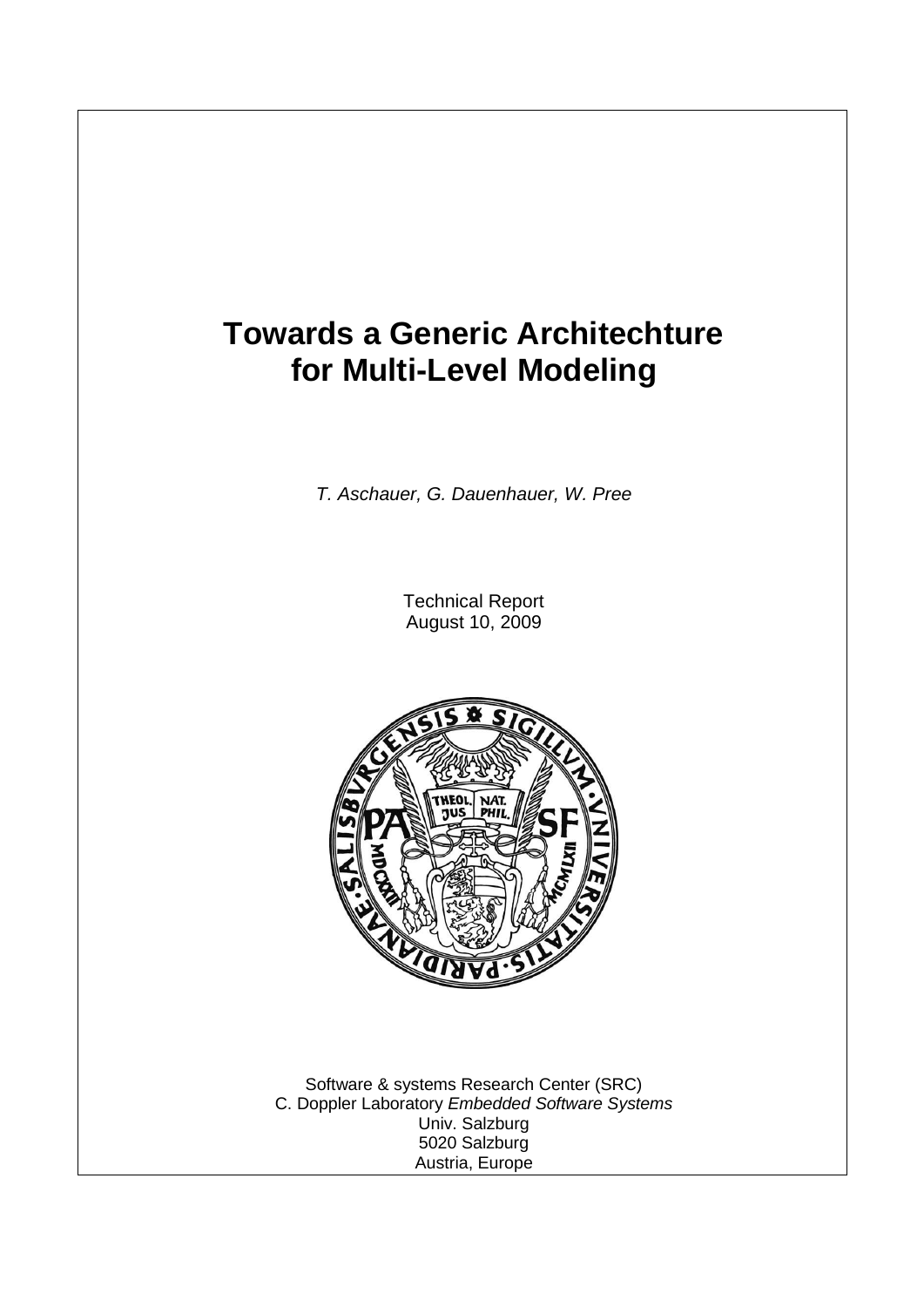## **Towards a Generic Architecture for Multi-Level Modeling**

Thomas Aschauer, Gerd Dauenhauer, Wolfgang Pree *C. Doppler Laboratory Embedded Software Systems, University of Salzburg Jakob-Haringer-Straße 2, 5020 Salzburg, Austria firstname.lastname@cs.uni-salzburg.at* 

## **Abstract**

*This paper presents the architecture of a modeldriven engineering framework which relies on the unified notion of classes and objects, as pioneered by SELF [1]. We implemented this architecture for the domain of testbed automation systems and argue that this architecture can be generalized. We outline why our first prototype implementation following a conventional, UML-like metamodeling approach failed and how the follow-up implementation is aligned with the more appropriate so-called Orthogonal Classification Architecture (OCA). While the OCA has been thoroughly studied theoretically, we applied OCA for a real-world case in the automation system domain. We demonstrate that this modeling approach is feasible and implies a straightforward, clear-cut decomposition of the framework into implementation modules, leading to comprehensible software architectures.*

## **1. Introduction**

For the development of large software intensive systems, model-driven engineering (MDE) is a promising approach for coping with the inherent complexity. The basic idea of MDE is that models are the main artifacts describing a system under study, and that a model at a certain level of abstraction can be transformed into another model at a possibly different level of abstraction. Metamodels play an important role in MDE: they specify the structure of models that are to be processed, i.e. they define modeling languages [2]. For some domains general purpose metamodels are not well suited, so that in practice metamodeling tools are used to define domain specific languages.

Atkinson and Kühne [3] argue that for certain domains the classical approach of metamodeling falls short because it does not allow describing the domain at different levels of abstractions, i.e. at different domain specific meta-levels. Most of the prominent metamodeling languages do not have built-in support for such domain specific meta-levels, and so workarounds are used in practice [3].

The main contribution of this paper is the presentation of a MDE environment for the specific domain of testbed automation systems, featuring multi-level modeling. We further describe the resulting, significant impacts on the software architecture. By examining an instructive example of this domain, in section 2 we show some problems resulting from employing a conventional metamodeling approach. In section 3 we present the basic idea of the Orthogonal Classification Architecture [4] that clearly distinguishes between two metamodeling dimensions. We further describe how our framework benefits from that approach, and present the corresponding tool in section 4. The impacts on the software architecture are discussed in section 5. A brief presentation of the current implementation and future work is given in section 6. Related work is discussed in section 7, while section 8 concludes the paper.

#### **1.1 Model-driven parameter generation**

Testbed automation systems, used for example in R&D of clean technology engines, are inherently complex for various reasons. They are (1) usually built individually of (2) thousands of ready made parts, which are (3) often customized. Testbeds also integrate (4) sophisticated measurement devices that are software intensive systems by themselves. Therefore, the automation system software has to be flexible and highly customizable. Customization is done by providing values for software parameters, such as PID-controller values. In a typical setup they account to tens of thousands of integer, string, and float parameters. Currently these parameters are managed in many different, mostly unstructured, configuration files. Without appropriate software support, testbed customization is an error-prone and time-consuming task.

Our research aims at developing of a framework for model-driven generation of automation system configuration parameters. The idea in essence is to describe all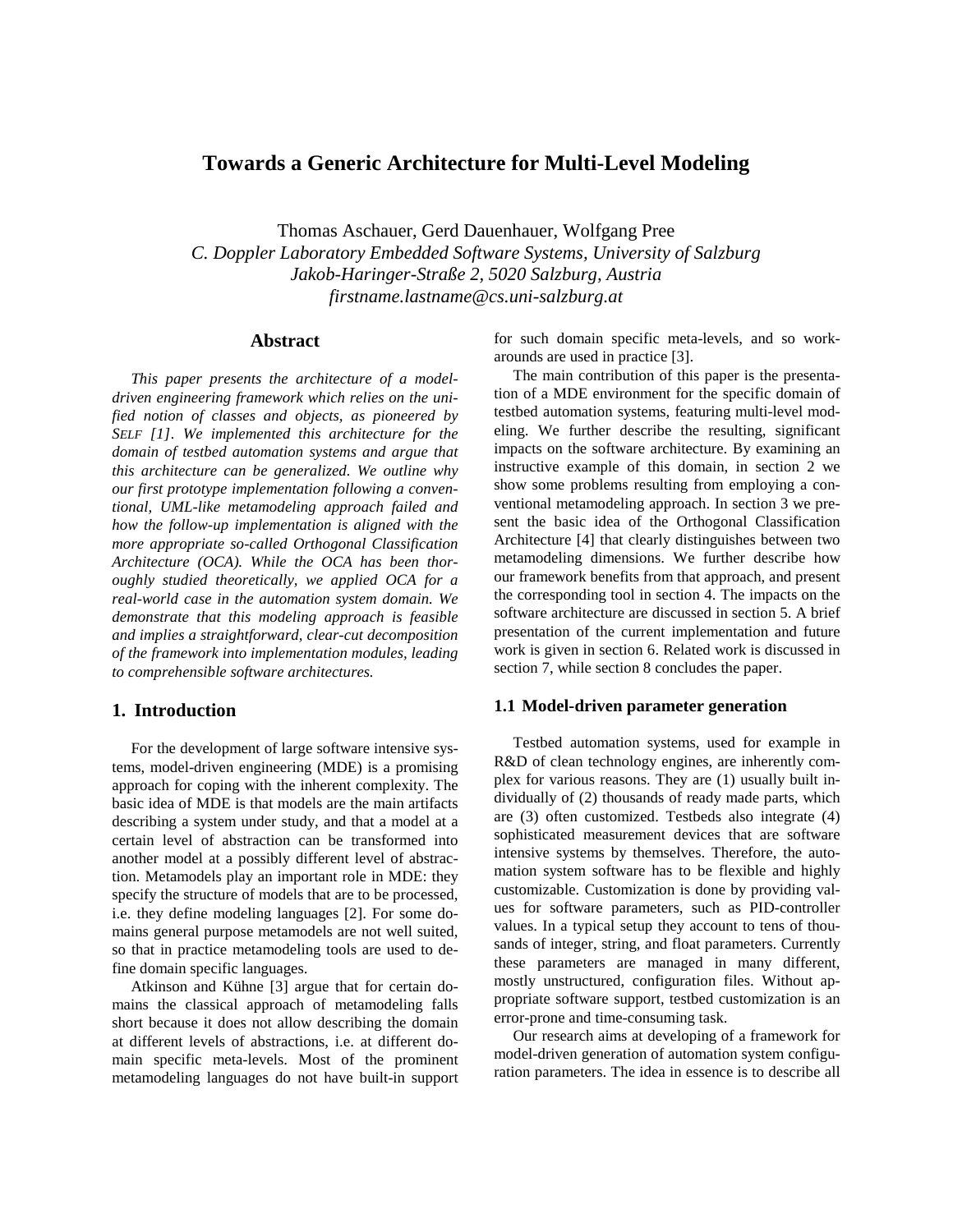necessary parts of the testbed's structure in a domain specific modeling language. A testbed model comprises all hardware and software parts such that configuration parameters for the automation system can be generated automatically. Figure 1 sketches this concept.



**Figure 1. MDE for testbed configuration** 

Processing of testbed models involves three phases: In the modeling phase a user builds or modifies a testbed model. Once the model is finished, the corresponding automation system parameters can be generated in the generation phase by a separate transformation system. In the execution phase, the automation system is started and a defined sequence of test steps is performed.

In this paper we only consider the modeling aspect and do not deal with other aspects such as the transformation. To illustrate our arguments, we use a typical example from the domain: Modeling an engine and the corresponding sensors.

## **2. Conventional metamodeling**

In state of the art metamodeling tools, the metamodel is explicitly represented and generation or interpretation techniques are used for creating the modeling environment. MetaEdit+ [5] or GME [6], for example, are two widely used tools for creating domain specific modeling environments. Usage of such tools basically involves two steps: a) defining a metamodel that defines the domain specific language, and b) using the metamodel to provide an environment for domain specific modeling. The latter step can be realized either by a generic environment that interprets the metamodel, or by a custom environment generated from the metamodel. For both cases, however, the metamodel appears as "fixed" in the modeling environment, that is, it cannot be modified there, as sketched in figure 2.



**Figure 2. Conventional metamodeling** 

The metamodeling environment allows for defining the language concepts, such as "Sensor", "Engine", "I/O Device", as well as their properties, such as the sensor's measurement range, or that an engine's speed and inertia. Relations between these concepts such as the fact that engines can contain sensors and sensors are connected to I/O devices are also part of the language and thus are described in the metamodeling environment. For defining additional constraints, these environments usually provide some dedicated language. Besides defining just the metamodel, i.e. the abstract syntax of the domain specific language, these environments typically also allow specifying the visual appearance, such as specific symbols used for representing domain concepts.

Once the metamodel is defined, it can be used for creating the modeling environment. The metamodel controls what domain models can be created and the concrete syntax associated with the metamodel controls the look of the diagrams that can be drawn. In other words, the domain model is an *instance of* the metamodel. The domain model and the metamodel are at different meta-levels, similar to the M1 and M2 levels in UML [7]. To our knowledge, all prominent metamodeling environments in principle follow this approach.

#### **2.1 Hierarchies of model levels**

As Atkinson and Kühne [4] show, the limitation to only two modeling levels is not suited well for all domains. As an example, consider the case where the domain model level itself needs to be able to represent both *domain types* such as a manufacturer's family of four cylinder Diesel engines and *domain instances* such as concrete engines being mounted on the testbed. In the context of UML, work-arounds for representing both, types and instances within class diagrams, have been proposed such as the *type object pattern* [8]. Atkinson and Kühne describe in detail why such workarounds lead to accidental complexity [3].

Similarly to the type object pattern, the representation of types and instances within the same model level is also possible in the mentioned metamodeling tools. The rich constraint language they provide can be used to encode the semantics of the artificial instantiation relationship to ensure that only valid models might be built. Analogously to the previous case, this also induces accidental complexity.

Another option is to split the domain model level into a *domain type* model level and a *domain instance* model level. One might use a metamodeling tool to a) create a modeling environment for domain types, such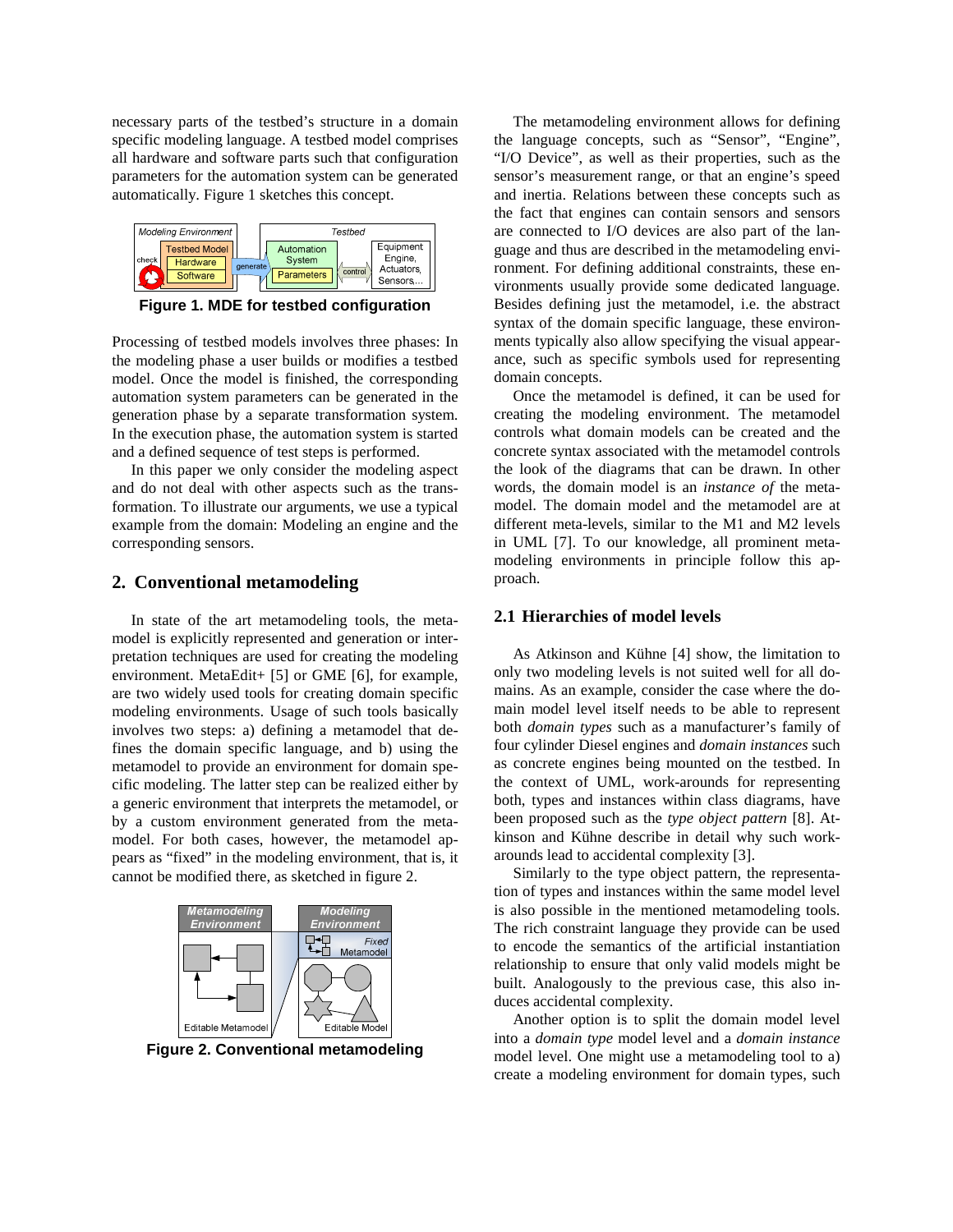as all the engine families of a manufacturer. The generated metamodeling tool then can be used to b) create the final modeling environment where one creates concrete engine instances. The domain instance model thus conforms to the domain type model, which in turn conforms to the metamodel. So the three models form a linear metamodel hierarchy, as sketched in figure 3.



Since conventional metamodeling environments do not support multiple model-levels, however, the metamodel can not be explicitly represented in the final modeling environment for domain instances, which is depicted by the asterisk in figure 3. As a consequence, the instance models can not explicitly access the information represented in the leftmost model. So in context of the modeling environment shown at the right hand side, it is for example not possible to determine the circle's meta-type, i.e. the corresponding square. If this information is of importance, e.g. for the transformation system in an MDE-framework, the concepts of the meta-model have to be represented somehow in the type-model, which again is a workaround and leads to the problem of "replication of concepts".

## **2.2 Our prototypical implementation**

Our first implementation of the modeling environment followed the conventional metamodeling principles shown in figure 2. The metamodel was represented in UML and transformed into C#-code using the open-ArchitectureWare [9] MDE tool. The generated code was then linked with our own implementation of a generic modeling environment. The problem was that our environment had to support both, domain types and domain instances. We sidestepped that issue by simply treating them as *technically the same kind of things*. This solution was inspired by the concept of prototypical programming languages, such as SELF [1].

Figure 4 shows how we translated this idea into our domain. Component is an example of the fixed metamodel elements represented as code in the environment. Such metamodel elements can be instantiated to create initial domain model elements such as Engine. Different kinds of engines may now be either created

by also directly instantiating Component, or by *cloning* the initial Engine. Cloning, however, is the preferred way to create new elements, since this way features can be introduced incrementally. In the example, Engine declares two attributes, Inertia and MaxSpeed. Since in the prototypical approach each element is an instance, Engine must provide values for these attributes. Whether these values are reasonable default values or special "null" values does not matter for the formalism, but can cause confusion.



**Figure 4. Cloning domain elements** 

 Diesel and Otto represent two kinds of engines; since they are cloned from Engine, they receive copies of the attributes Inertia and MaxSpeed, as well as their values. Italics script is used to mark such copied attributes; grey text is used to express that the attribute values are kept unchanged. DType represents a family of diesel engines. As such, values of attributes copied from other engines can now be made more specific. Inertia for which Engine could only propose a rough guess can now be made more specific; the low value for MaxSpeed proposed by Engine to prevent damage can now be safely raised to the engine's nominal speed. D1 finally is a concrete, physically existing member. Inertia, for which DType proposes a default value, can now be determined.

#### **Necessity for domain types.**

In our initial prototypical approach, following the ideas of SELF, cloned elements may be modified without any restrictions. So it is valid to add new attributes,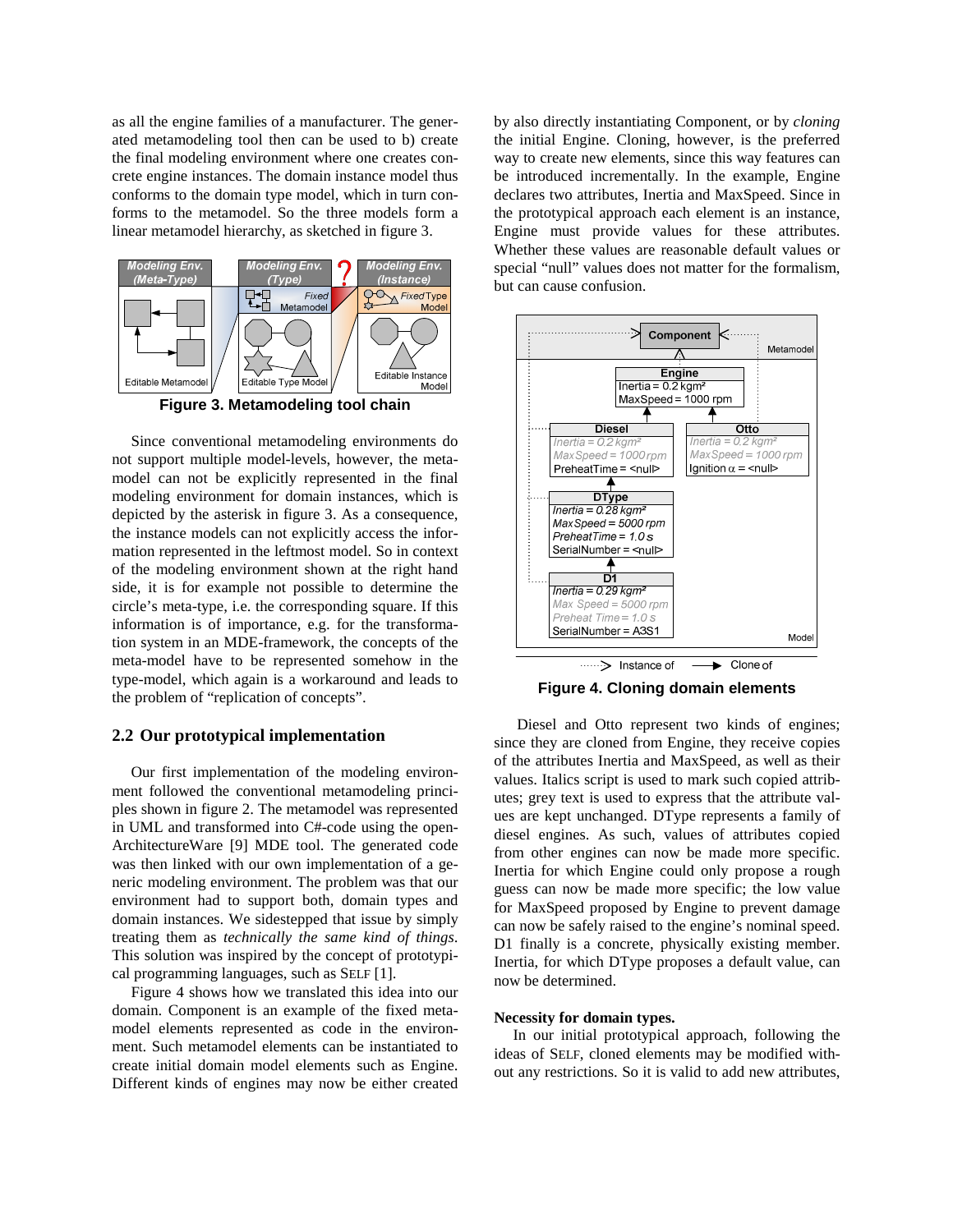change the values of copied attributes, but also to *remove* them, or change their data type. Our domain, however, often demands for more strictness in the hierarchy of elements, because clients of such model elements may depend on them. For example, the attribute Inertia, which is considered essential for all engines, must not be removed; the value of the MaxSpeed attribute specified for the whole family of DType engines must not be changed for individual DType engines. Figure 5 gives an example of such a client: the code for generating parameters.



**Figure 5. Parameter generation** 

As described in section 1, the main purpose of our environment is generating an automation system configuration. Thus the transformation code must be able to rely on a correct model in order to generate valid corresponding configuration parameters. Assume that one specific part of the transformation code, responsible for generating diesel engine related parameters, relies on the fact that all diesel engines are engines and as such have an Inertia attribute. If any element claiming to be a diesel engine violates the transformation code's assumptions, no parameters can be generated.

The point is that elements must be able to make statements about other, more specific elements, which actually is similar to a relation between classes and instances. To emphasize this fact, levels should be drawn like in figure 6.



**Figure 6. Model levels** 

A problem is that with the prototype formalism these levels can not be represented explicitly, because the Clone-of relationship could stand for generalization as well as for instantiation. The relation between the elements at the domain type level is that of generalization, as represented by the Clone-of relationship. The relation between elements at the domain type-level and the domain instance level, however, is also modeled by the same relationship. The resulting ambiguity and the resulting problems are analogous as introduced by the type-object pattern [3].

Besides these rather technical problems with a prototypical modeling approach, we realized that we also faced a more severe problem with *perception*. Users of our environment often got confused about what a model element means, i.e. whether it is a domain type, such as a family of engines, or a domain instance, such as a concrete engine, and whether cloning an element means creating a domain type or a domain instance.

## **3. Multi-Level Modeling**

To overcome the limits of conventional metamodeling discussed in section 2.1, multi-level modeling is an alternative approach. The basic idea of multi-level modeling is to explicitly represent the different abstraction levels of model elements in complex domains. Different flavors of multi-level modeling have been proposed. Atkinson and Kühne, for example, propose a uniform notion of classes and objects, also known as a clabject [3], that allows for an arbitrary number of classification levels and whose advantages are well documented in literature [3, 10, 11]. In principle, a clabject is a modeling entity that has a class facet as well as an object facet.

## **3.1 Clabjects**

The example in figure 6 demonstrated that in the testbed domain the representation of elements at different abstraction levels is required. In figure 7 we present how this example can concisely be modeled with clabjects. The notation used here is similar to that of the original clabject concept, that is, a combination of UML notations for classes and objects [3, 12]. Each model element has a compartment for the name, and a combined compartment for the type facet and the instance facet represented by *fields* [3]. The dashed arrows between the levels represent the "instance of" relationship. In this notation inherited or instantiated fields are only repeated when assigned a specific value.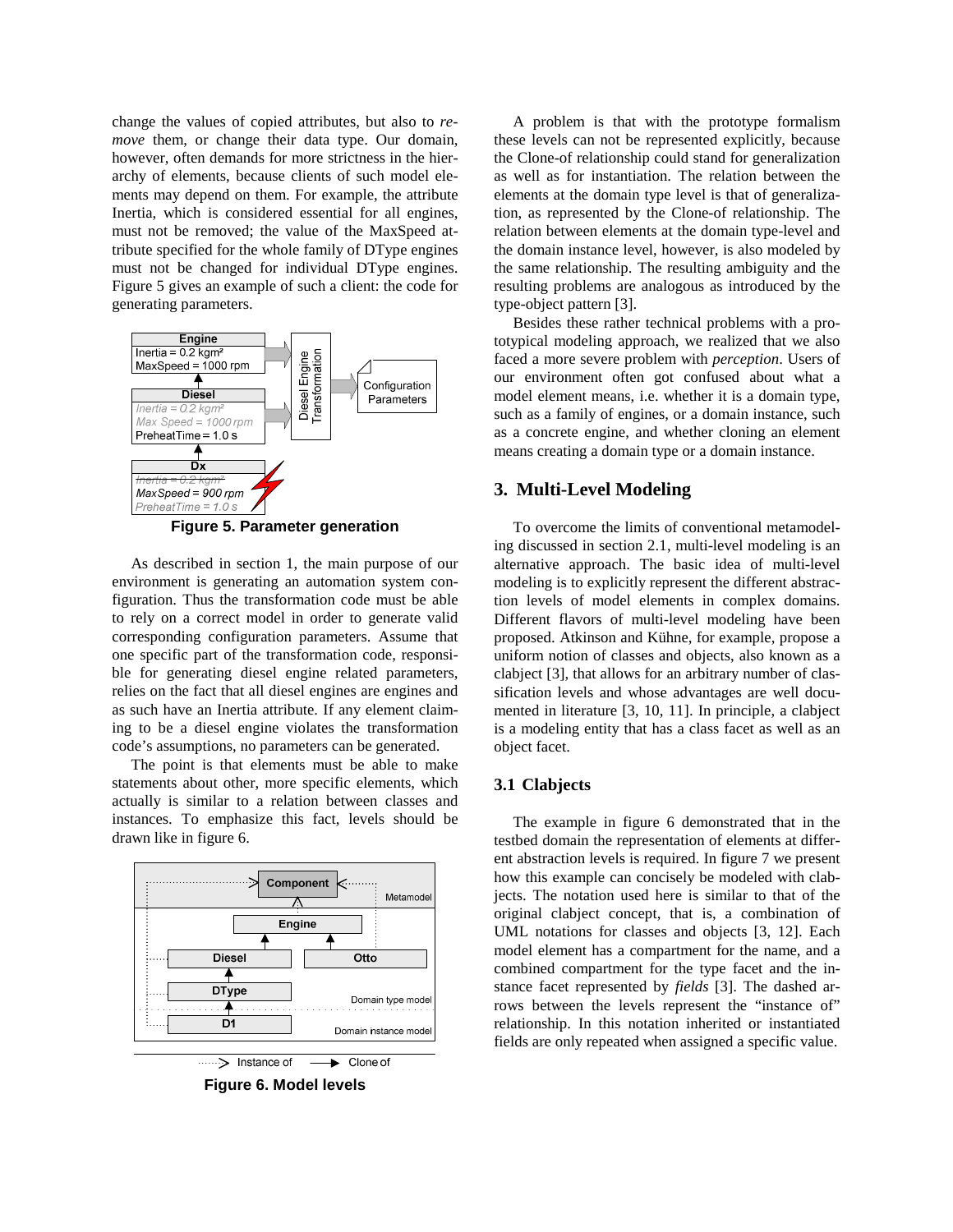

**Figure 7. Domain model with clabjects** 

With a uniform representation of type facets and instance facets, modeling our example is straightforward. At the domain metatype level, clabjects Engine, Diesel and Otto are modeled as a conventional class hierarchy. Their fields, like Inertia and Preheat-Time, are part of the corresponding clabject's type facet. Specified at the domain type level, the clabject DType is an instance of Diesel. It provides values for the fields MaxSpeed and PreheatTime, which are part of DType's instance facet. Although not shown in the figure, DType could also introduce a new field, which would then be part of its type facet. The domain instance D1 in turn instantiates DType and provides a value for the Inertia field. Note that D1's type facet is empty. By definition, the clabjects at the top-level only have a type facet, whereas the clabjects at the bottom level only have an instance facet.

An important property of this model is that we only have one kind of instance-of relationship, rather than the ambiguous relationships as we had in figure 6. Moreover, this relationship is well-defined and has the same semantics at all modeling levels.

#### **3.2 Orthogonal classification**

Atkinson and Kühne separate two orthogonal kinds of instantiation, also known as the Orthogonal Classification Architecture [10]: linguistic and ontological instantiation. Linguistic instantiation represents the type-instance relation between a modeling language and model elements. Ontological classification represents the type-instance relation between model elements at different levels, such as the elements of our last example in figure 7.

An illustration of this concept, adapted from [10], is shown in figure 8. Linguistic classification is about the relation between the modeling formalism's implementation, e.g. Clabject on the left hand side, and its instances, e.g. Engine or DType in the middle part. The relation between reality and the model elements is also a linguistic classification. "Reality" here comprises real-world physical elements such as engines, but also conceptual entities as perceived by domain experts, such as the family of diesel engines.

Ontological classification, in contrast, is about the relation between model elements at different levels, e.g. the relation between Diesel and DType, or the relation between DType and D1. It is important to note that our particular example requires only four ontological levels; the number of ontological levels required by another domain might be different.



**Figure 8. Classification dimensions** 

#### **Tool support.**

Separating the linguistic and the ontological classification dimensions has immediate effect on the implementation of a modeling environment. The environment provides the implementation of the modeling language, i.e. the linguistic classification of modeling elements. Because the ontological dimension is orthogonal, the modeling environment can immediately handle multiple ontological classification levels, as shown in figure 9.

| <b>Multi-Level Modeling</b><br><b>Environment</b> |                                     |
|---------------------------------------------------|-------------------------------------|
|                                                   | Additional Editable<br>Model Levels |
|                                                   | Editable<br>Metamodel               |
|                                                   | Editbale Domain<br>Type-Model       |
|                                                   | Editable Domain<br>Instance-Model   |

**Figure 9. Multi-level tool** 

The figure illustrates that due to the explicit definition of the ontological instance-of relation, an arbitrary number of ontological modeling levels can be supported by a single tool. The relationships between these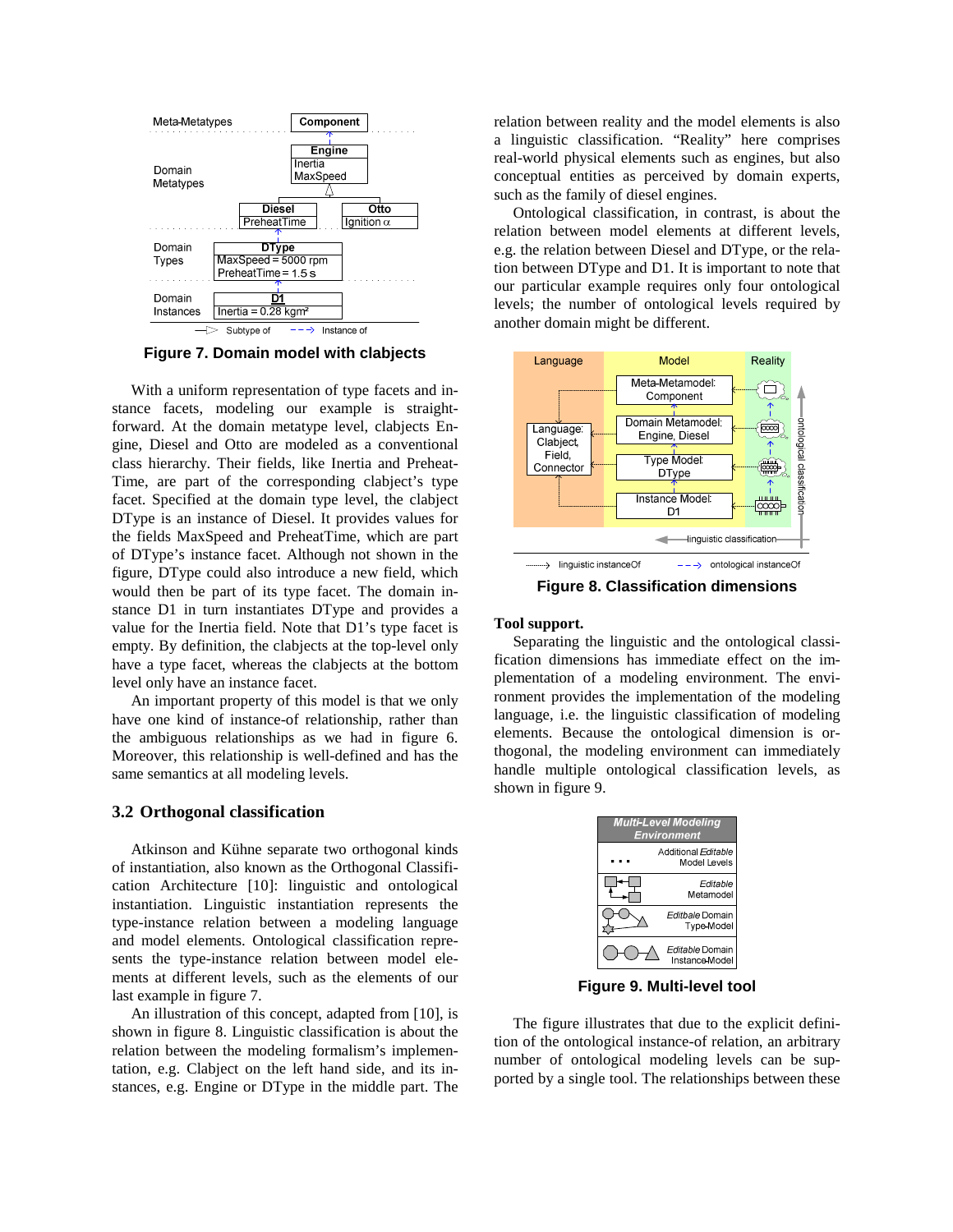layers are concisely captured. The linguistic metamodel, which is not shown in the figure, is orthogonal to the ontological model levels. Thus, adding additional ontological meta-levels is straightforward, which enables tools to support a wide range of application domains. Although the different meta-levels have to be editable in principle, they are not necessarily editable at all times. Nevertheless, all metalevels are represented and accessible at all times, which for example is beneficial for building model transformations.

## **4. Multi-level MDE tool**

In a second version of our model-driven parameter generation framework, we employed the multi-level modeling approach as presented in the previous section. Here we present the system's architecture from the developer's perspective.

The basis for multi-level modeling is the separation of the two classification dimensions. In our domain, the model layers are as shown in figure 8. For the architectural decisions on how to decompose the system into implementation modules, the multi-level hierarchy also plays a central role: The two classifications dimensions not only define how the model is organized, but also define the dependencies of implementation modules. Figure 10 shows an example.



The implementation modules comprising the MDEtool are arranged according to the two classification dimension. The *Language Implementation* module contains the C# implementation of the core language constructs such as Clabject, Field, or Connector. The modules on the left hand side depend on these language concepts only. The modules on the right hand side, in contrast, depend on the language implementation and also on concepts defined at different metamodeling

levels. The software modules implementing the rendering of hardware and software aspects, for example, depend on the Meta-Metamodel since there the corresponding model elements, such as Sensor or Dataflow Signal, are defined. These generic visualization modules, however, are independent of more domain specific concepts such as Engine or Diesel. But we also can identify implementation modules that rely on exactly these concepts, e.g. the transformation module for generating automation system parameters. In fact, as motivated in figure 5, there are two such transformation modules: one that implements transformation at the level of the domain metatypes, and a second one for specific transformations of certain domain types, such as DType.

#### **4.1 Language module**

The linguistic level of a multi level modeling environment must be capable of representing arbitrary ontological models at runtime. Thus an appropriate linguistic metamodel has to support the ontological model entities, their properties, and relationships between them. Furthermore, multiple ontological levels have to be supported, so the abstractions in the linguistic level must provide a means of expressing instantiation and generalization relations. The entities of our language module basically are Clabject, Connector, Field, and Data Type, as shown in figure 11. Note that we omit certain implementation details.



**Figure 11. Language module entities** 

Clabjects represent model elements which may either be types or instances. As described in section 3.1, a clabject can be an instance of another clabject or it can be a specialization of another clabject. Clabjects are further described by their contained fields, which can represent either type or instance specific information. Each field has a data type, which may either be a predefined primitive data type such as integer or text, or a user defined type such as a list or record. As with clabjects, connectors also can represent types or instances, and connectors can be specializations of other connectors. Properties of connectors, such as multiplicities, are further described by their contained fields.

The linguistic level manages arbitrary hierarchies of ontological models in memory, represented by these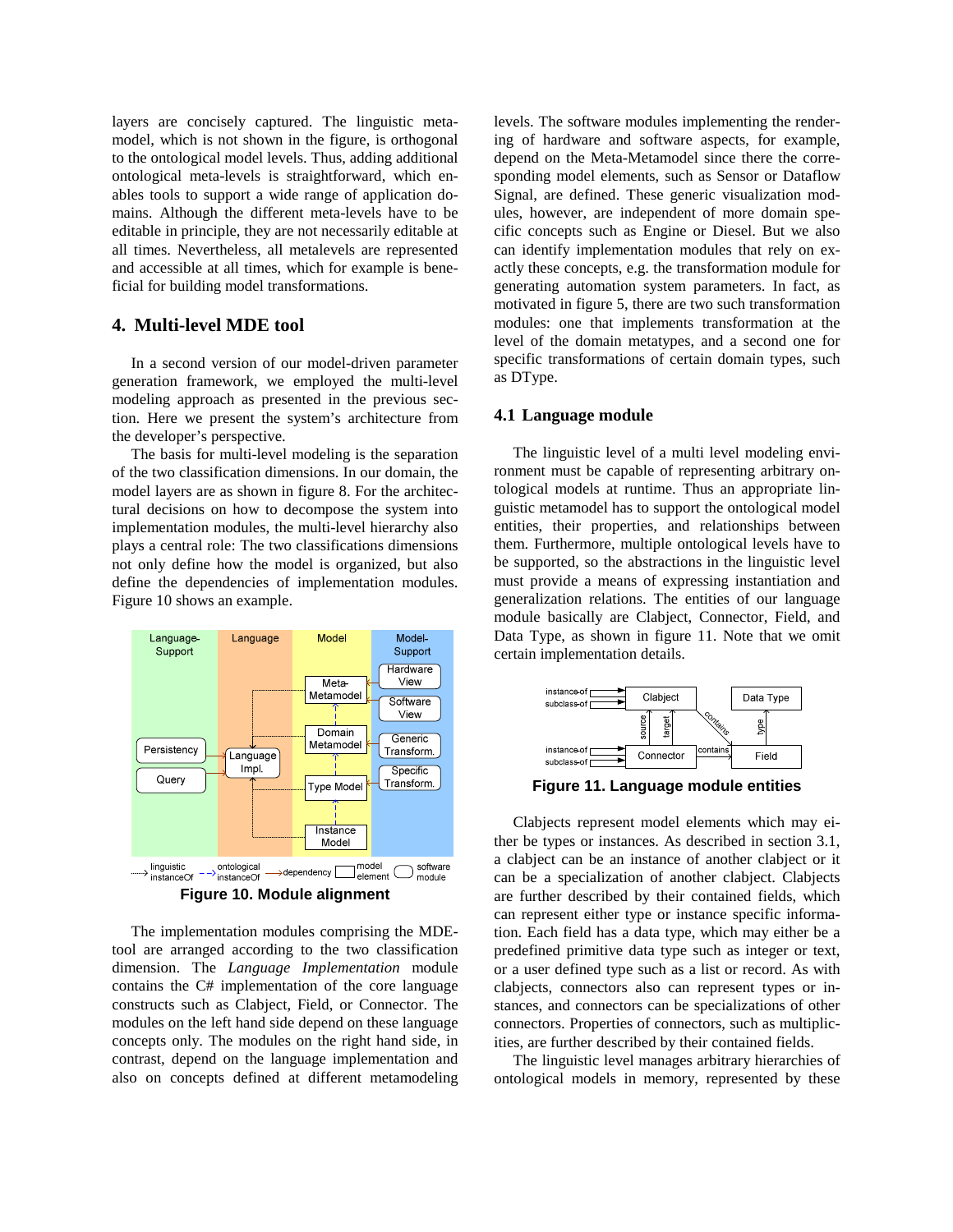basic abstractions. It does not interpret the models beyond enforcing constraints, such as multiplicities of connectors. In other words, the linguistic level is *neutral* to the models it holds, or domain independent.

## **4.2 Language support modules**

Besides providing modeling primitives, the linguistic level is also concerned with managing models. A typical function implemented in a *language support module* is, for example, persistency of models. In our case this includes functions for loading and storing model elements and a library mechanism that allows modularizing the model space and enables reuse of compound model elements. Another typical function is a query mechanism for searching the model space.

## **4.3 Model support modules**

Ontological model elements represent the domain concepts and entities. In realm of an MDE approach, the implementation of certain functionality depends on these domain abstractions, such as the transformation code for automation system parameters. The implementation of a *model support module* relies on the structure of the corresponding ontological model level.

An interesting property of multi-level modeling is that every ontological model layer in fact defines a set of domain abstractions which form domain specific language. A generic framework thus could render the domain entities with different, custom defined symbols. The infrastructure proposed by Atkinson et al. [13] uses this approach. In our tool we take this idea one step further and allow model support modules to provide a completely custom visualization of domain entities. The Hardware-View and the Software-View modules as shown in figure 10, for example, define very specific visualizations for subsets of the model entities. Support modules for lower ontological levels may provide a further customized visualization, such as a specific symbol for a diesel engine.

#### **4.4 Separation of concern dimensions**

The presented alignment of implementation modules along the two orthogonal classification dimensions provides a straightforward separation of modules with different concerns. Modules implementing the language and supporting functions are at the linguistic dimension, while modules implementing model-dependent features are at the ontological dimension. So we get a clear separation between models that are domain independent, which can be reused among domains, and

modules that are domain specific, which can be reused within a domain, e.g. for software product lines [14].

This particular alignment also defines a certain pattern of module dependencies. The linguistic implementation modules are independent of the ontological implementation modules. The converse, however, does not hold since the ontological implementation modules might need to access the functions of the linguistic implementation modules. The software view module, for example, uses the query module to traverse model elements. As a consequence, an ontological implementation module can make use of on any linguistic implementation module and also any ontological implementation module at a higher level. A linguistic implementation module in contrast can make use of other linguistic implementation modules only.

This separation of concerns, which now clearly separates domain specific concerns from general concerns, can also be used as a measure of where to implement new functions. Assume, for example, that we want to extend the multi-level MDE tool with undo/redo functionality. Since undo/redo clearly is independent of our target domain, it has to be implemented along the linguistic classification domain, i.e. in figure 10 it has to be placed next to the Persistency and Query modules.

#### **5. Architectural impacts**

A multilevel modeling architecture has both technical as well as organizational impacts. Each ontological model level represents a different level of abstraction. These model levels define a clear-cut partitioning of the implementation modules. However, they also serve as a means for communication among the developers and users responsible for different levels, so each user group can talk in terms of their own abstraction.

#### **5.1 Immediate architectural benefits**

After the implementation of the multi-modeling kernel, we ported certain business functionality from the first version. By examining the module alignment we could verify whether the functions were implemented at the correct abstraction level. The old undo/redo mechanism, for example, was spread over different ontological model levels. Thus in the new version we factored out the mechanism and implemented it as a language support module. In a later architectural review this turned out to have positive effects due to enhanced encapsulation.

To utilize the power of the compiler's static type checking facility, we provide a way of creating type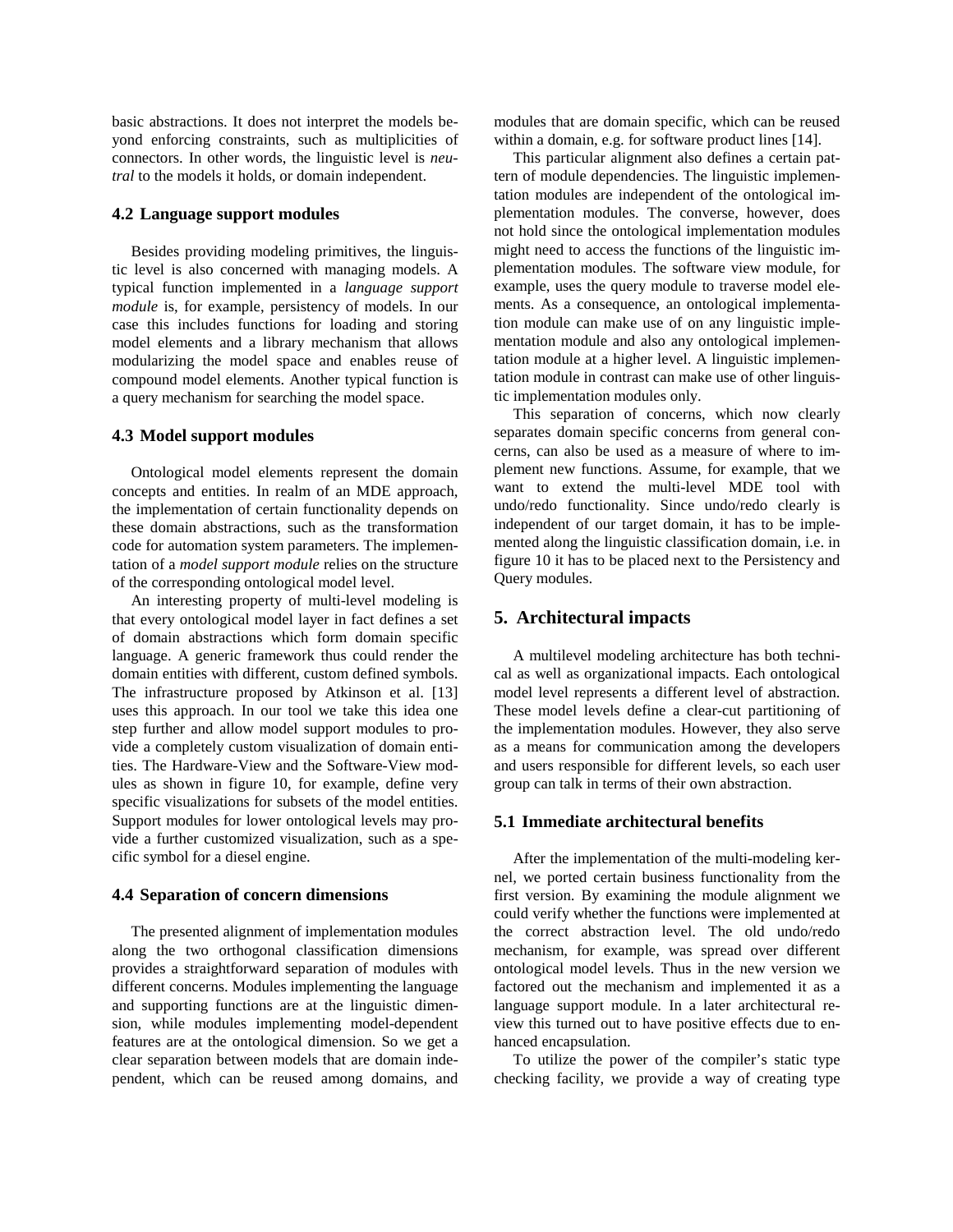information from ontological model elements in order to allow checking the corresponding modules. After aligning the logical software architecture along the classification dimensions, we discovered that this mechanism was implemented specifically for the higher model levels, but that it actually is independent of the ontological classification. Implementing the generator for type-information as a language-support module, which is planned in near future, will allow all model support modules to benefit from static compiler checks.

Checking the implementation against the dependency rules described in section 4.4 also revealed a subtle flaw in the module dependency graph: one of the language-support modules depended on the top ontological model level. This demonstrated that the explicit definition of a dependency pattern is indeed a beneficial tool to ensure that the implementation does not violate the defined architecture.

## **5.2 Splitting model layers**

The ontological metamodeling approach allowed us factoring out common behavior that follows a certain pattern. Figure 12 shows clabject diagrams for two sample cases: a) expresses that a Component can contain other Components as well as Sensors; b) expresses that a Component can have a Hardware Drawing, on which Widgets are rendered, which in turn represent components.<sup>1</sup>



The examples stand for two general patterns shown in figure 13: the fact a) that a model element can contain other model elements is rather trivial. The visualization pattern b) is motivated by the fact that hardware as well as software aspects are eventually represented as boxes with ports, connected by lines on multiple drawings.

Component and Sensor are instances of the generic Element, and the "contains" connector between Component and Sensor is an instance of the generic "contains" connector defined for Element. Analogously Hardware Drawing, Component Widget and the

 $\overline{a}$ 

"shows" connector between them are instances of the generic visualization concepts.



**Figure 13. Meta-metamodel patterns.** 

Introducing generic components for expressing such patterns is not an end in itself; instead it allows us to implement certain aspects of the meta-metamodel support module in a more generic way. Pattern a) is used to visualize the containment hierarchy of all possible models in a tree view. Pattern b) is used for example for managing multiple drawings associated with a component. These functionalities can be implemented without knowledge about Component, Sensor, Hardware Drawing or Component Widget. It is thus an additional ontological level, as shown in figure 14.



Analogously to splitting the meta-metamodel level, other model levels could be split. Ontological levels above and below, their support modules, and the language and its support modules need not be touched.

#### **5.3 Product families**

Ontological levels help creating families of similar products from a shared model and implementation code base. Suppose we have to create multiple modeling environments to support different testbed automation systems, provided by different vendors. Chances are

<sup>&</sup>lt;sup>1</sup> We use clabjects not only for the model elements, but also for describing the visualization of models. The real visualization pattern however is more elaborate.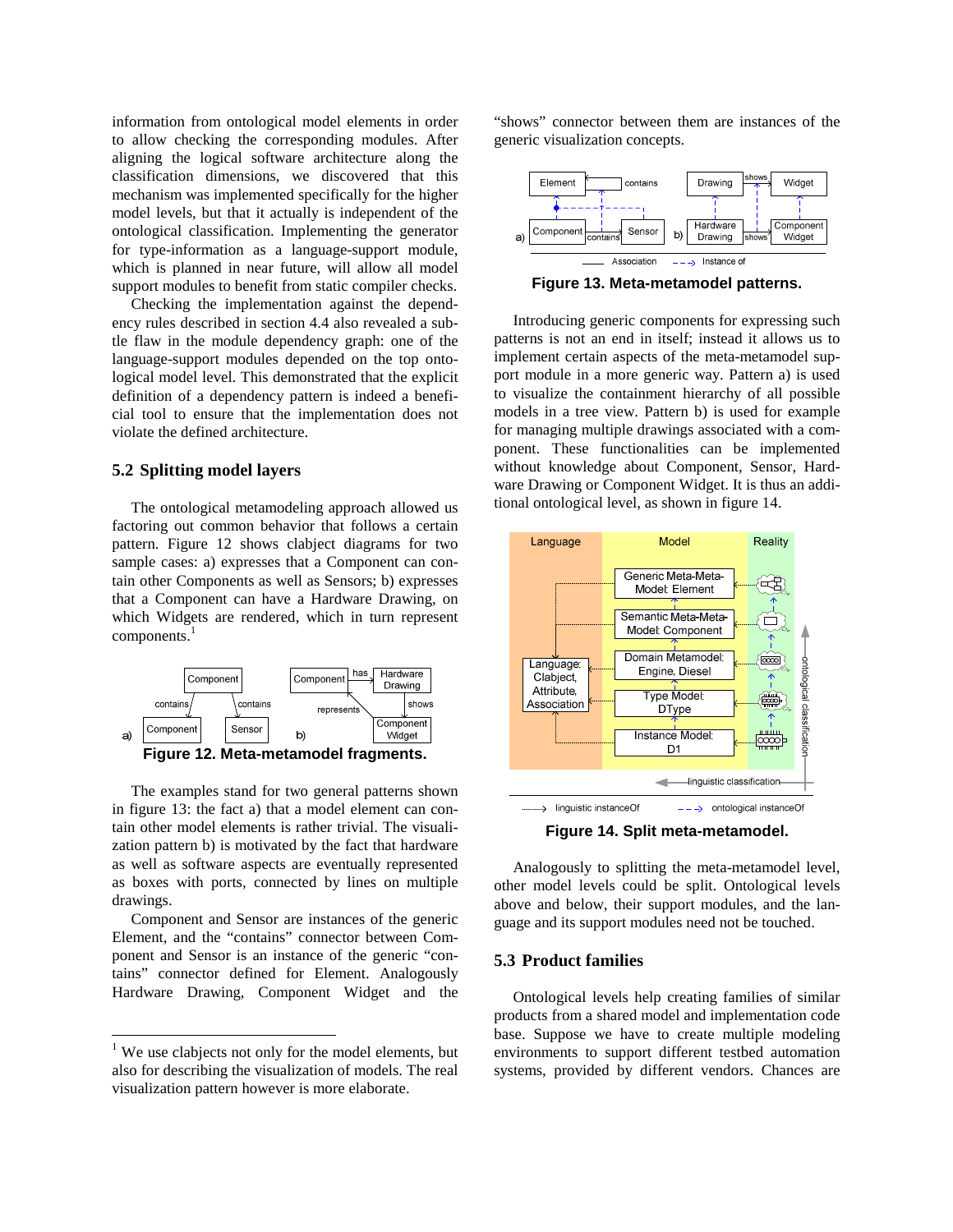that these environments share not only the metametamodel, but also the domain metamodel for engine testbeds. The different environments however are likely to require different type models, containing for example different I/O devices.

The same principle holds if we need to create yet another modeling environment targeted, for example, at factory automation systems. Chances are that both testbed automation systems and factory automation systems have enough in common and thus can share the same meta-metamodel and its associated implementation code. They will however not share the same domain metamodel. Figure 15 shows an example.

The example highlights the product family member "Testbed Automation System 1", which uses a set of common elements, shared among different testbed automation systems. These similarities among modeling environments thus define *product families* or *product lines*. In other words: a range of different modeling environments can be produced simply by combining models and their implementation modules.



### **6. Status of implementation**

Our MDE tool currently exists in its second version, which in contrast to the first version features multilevel modeling. Among the features as presented in section 4, the following are implemented: the modeling language kernel, supplemental modules such as persistency, the ontological layering and the top domain model levels, and the model support modules for visualization of the domain specific language. A generic visualization based on the linguistic level, i.e. a generic clabject view, is not yet implemented.

We are in the fortunate position that an industry partner provides resources for an empirical study. Domain experts currently use the system to model different kinds of real testbeds. These experiments provide strong evidence that modeling testbeds in the way we presented in section 3 allows for a concise description. Another separate group is in parallel working on the corresponding transformation engine.

## **7. Related work**

The idea of unifying classes and objects has a long tradition in the context of object-oriented programming languages, namely in prototype-based languages such as SELF [1]. A SELF-object consists of named slots that can carry values, which in turn are references to other objects. SELF uses only one relationship, the "inherits from"-relationship [1, table 1] that unifies instantiation and specialization. Our first implementation was inspired by that concepts, but the lack of a type hierarchy turned out inadequate for our domain, and this led to the application of multi-level modeling.

Various metamodeling environments are available today, such as the Generic Modeling Environment [6], the Eclipse Modeling Framework [15], or the commercial solution MetaEdit+ [5]. Although built for different purposes, their meta-metamodels are comparable. Nevertheless, none of the three mentioned environments directly supports multi-level modeling. Gutheil et al. point out that these tools can operate within an implicit multi-level framework by building a tool chain [11]. As already outlined in section 2, this does not allow for accessing meta-information except for the immediate metamodel, and thus does not support a uniform treatment of the ontological model levels.

Atkinson et al. [13] propose a prototypical framework for language engineering also based on the Ontological Classification Architecture [10]. The authors present the basic difficulties of implementing a multilevel modeling environment and describe the benefits in terms of two small case studies. They also describe a generic visualization algorithm that is capable of representing domain entities in the form of custom symbols. Furthermore, they argue for the need of a constraint language that is aware of the different ontological levels. Overall, their work builds a foundation for experimenting with the various aspects of building a multilevel modeling tool.

Our work, in contrast, aims to bridge the gap between theoretical work and industrial applications. As such, it on one had is tied more closely to the application of MDE for automation systems. On the other hand, however, this demonstrates that the rather theoretical discussion of the benefits of multi-level modeling can have real impacts in large applications. Moreover, since we not only studied the modeling environment, but the whole MDE architecture, we were able to